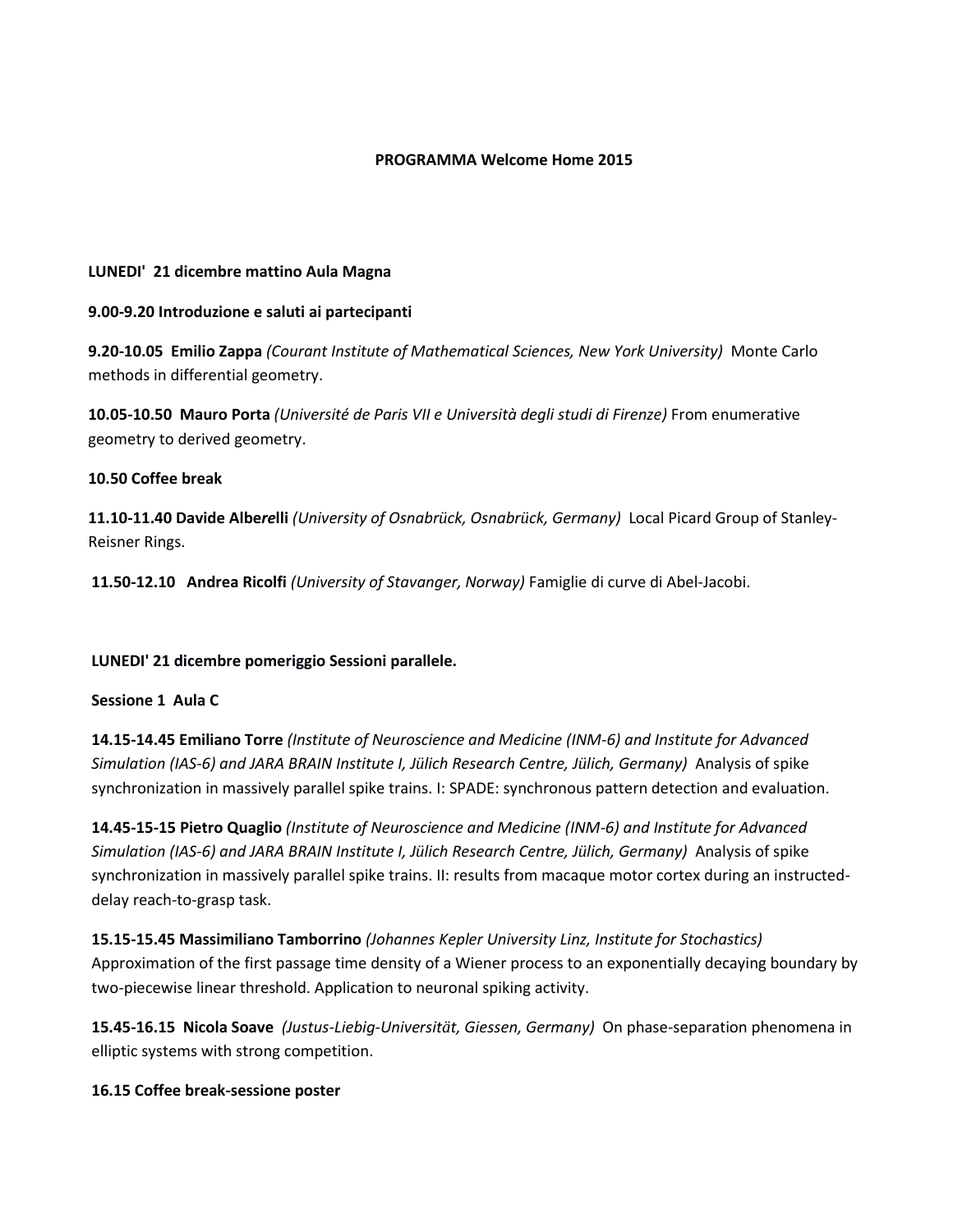**Sessione 2 Aula Info 5**

**14.15-14.45 Giorgio Laguzzi** (Albert-Ludwigs-Universität Freiburg) Amoeba for uncountables

**14.45-15-15 Francesco Cattafi** *(Universiteit Utrecht, Utrecht, The Netherlands)* From Lie groups to Lie groupoids.

**15.15-15.45 Andrea Vaccaro** *(University of Pisa)* C\*-algebras and B-names for Complex Numbers.

**15.45-16.15 Presentazione dei poster**

**16.15-16.45 Coffee break-Sessione poster**

**16.45-18.00 Sessione poster**

## **MARTEDI' 22 dicembre mattino Aula Magna**

**9.00-9.45 Andrea Mondino** *(Zürich University, Zürich, Switzerland)* Ricci curvature via optimal transport and extensions to non-smooth spaces.

**9.45-10.30 Alberto Carignano** *(University of Washington)* Costruzione di circuiti sintetici per organizzazione multicellulare in S.*cerevisiae.*

**10.30-11.00 Alessandro Vignati** *(York University, Toronto, Ontario, Canada)* On Ulam stability.

**11.00-11.30 Coffee break**

**11.30 Tavola rotonda:** difficoltà e soddisfazioni nell'esperienza del dottorato o dell'attività di ricerca all'estero. Qualche suggerimento da chi la ha vissuta di recente o la sta affrontando ora.

# **MARTEDI' 22 dicembre pomeriggio Sessioni parallele Sessione 1 Info 5**

**14.30-15.00 Alberto Antonioni** *(Carlos III University of Madrid, Spain)* Spatial cooperation among humans: experimental results.

**15.00-15-30 Michele Voto** *(ESR fellow in the ITN Wall network at Universidad de Salamanca)* Simulating magnetic domain wall dynamics: future devices for applications.

**15.30-16.00 Dragana Vuckovic** *(Sidra Medical and Research Center, Doha, Qatar)* Metodi matematici per la genetica.

**16.00-16.30 Gianluca De Tommaso** *(Universiy of Bath)* Multilevel MCMC in Uncertainty Quantification.